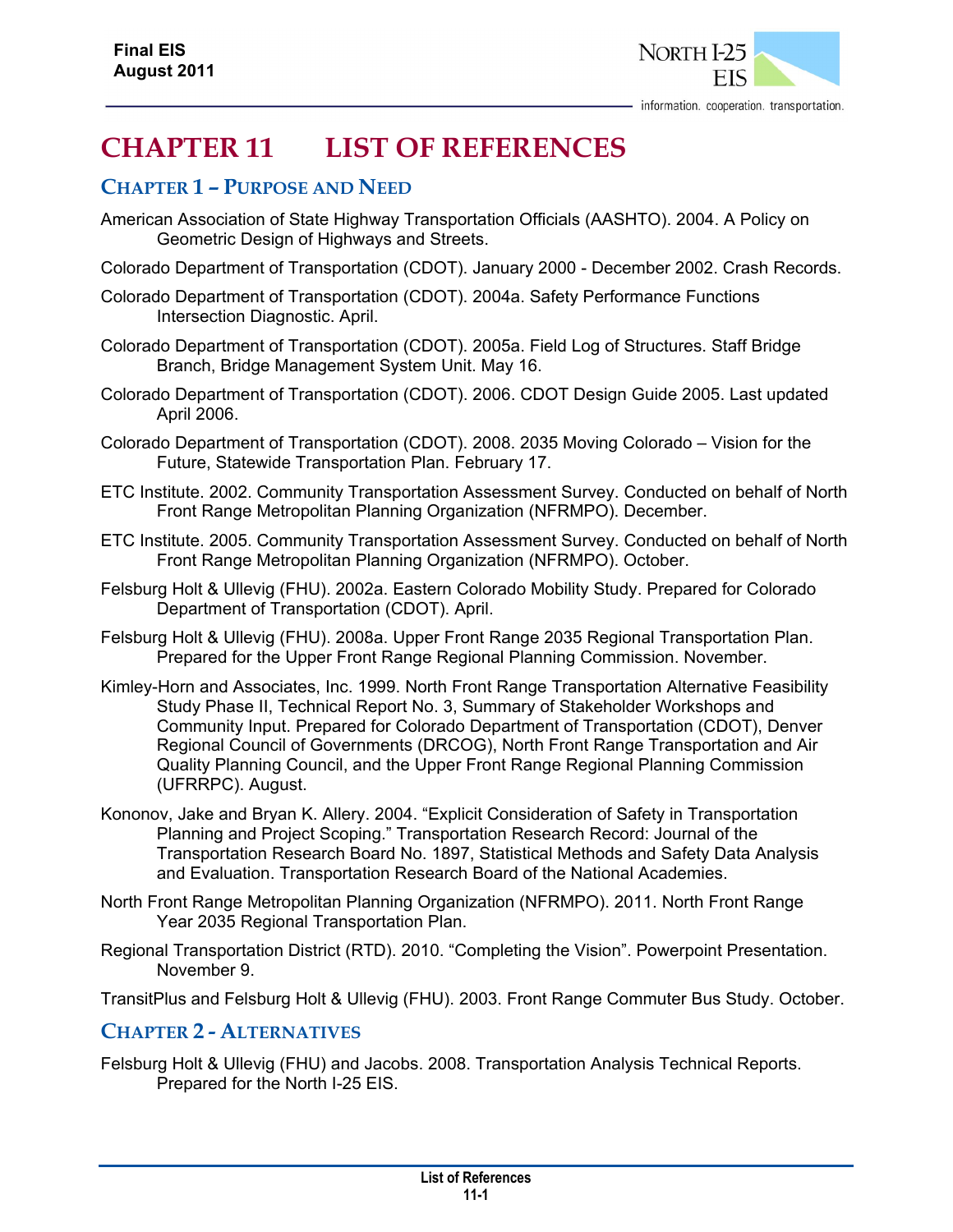

- Felsburg Holt & Ullevig (FHU) and Jacobs. 2011a. Alternatives Development and Screening Report. Prepared for the North I-25 EIS.
- Felsburg Holt & Ullevig (FHU) and Jacobs. 2011b. Package Concept Plans. Prepared for the North I-25 EIS.
- Felsburg Holt & Ullevig (FHU) and Jacobs. 2011c. Transportation Analysis Technical Reports Addendum. Prepared for the North I-25 EIS.

## **CHAPTER 3 - ENVIRONMENTAL CONSEQUENCES**

#### **Land Use and Zoning**

- Jacobs. 2011a. Technical Memorandum: Land Use Conditions and Impacts. Prepared for the North I-25 EIS.
- Regional Transportation District (RTD). 2007a. Denver TOD Economic and Market Study. Basile Baumann Prost & Associates.
- Regional Transportation District (RTD). 2007b. FasTracks Programmatic Cumulative Effects Analysis (PCEA).

#### **Social Conditions**

- Colorado Department of Transportation (CDOT). 2005b. CDOT's Title VI and Environmental Justice Guidelines for NEPA Projects – Rev.3. May 27.
- Jacobs. 2011b. Technical Memorandum: Environmental Justice. Prepared for the North I-25 EIS.
- Transportation Research Board. 2004. TCRP Report 102: Transit-Oriented Development in the United States: Experiences, Challenges, and Prospects.

#### **Economic Conditions**

- Cambridge, Systematics, Inc. 1999. Public Transportation and the Nation's Economy: A Cambridge, Systematics, Inc. 1999. Public Transportation and the Nation's Economy: A Quantitative Analysis of Public Transportation's Economic Impact, Washington, DC. Prepared with Glen Weisbrod Associates, Inc. October.
- City of Fort Collins, City of Loveland, Town of Berthoud, Town of Johnstown, Town of Timnath, Town of Windsor, Larimer County, Weld County and the North Front Range MPO. 2001. Northern Colorado I-25 Corridor Plan, 2001.
- McCann, Barbara. 2000. Driven to Spend: The Impact of Sprawl on Household Transportation Expenses. Surface Transportation Policy Project and Center for Neighborhood Technology, Washington, DC. http://www.transact.org/PDFs/DriventoSpend.pdf.
- Porter, Douglas R. 1997. Synthesis of Transit Practice 20: Transit-Focused Development. Transit Cooperative Research Program, Transportation Research Board, Washington, DC.

## **Air Quality**

- Ayala, A., N. Kado and R. Okimoto. 2003. ARB [Air Resources Board] Study of Emissions from Late-Model Diesel and CNG [Compressed Natural Gas] Heavy-duty Transit Buses: Toxic Compounds and PM Emissions. California Air Resources Board.
- City of Boulder, Office of Environmental Affairs Climate Action Program (CAP) Assessment, 2009.

City of Denver. 2007. Climate Action Plan. October.

City of Fort Collins. 2004. Air Quality Plan. Summer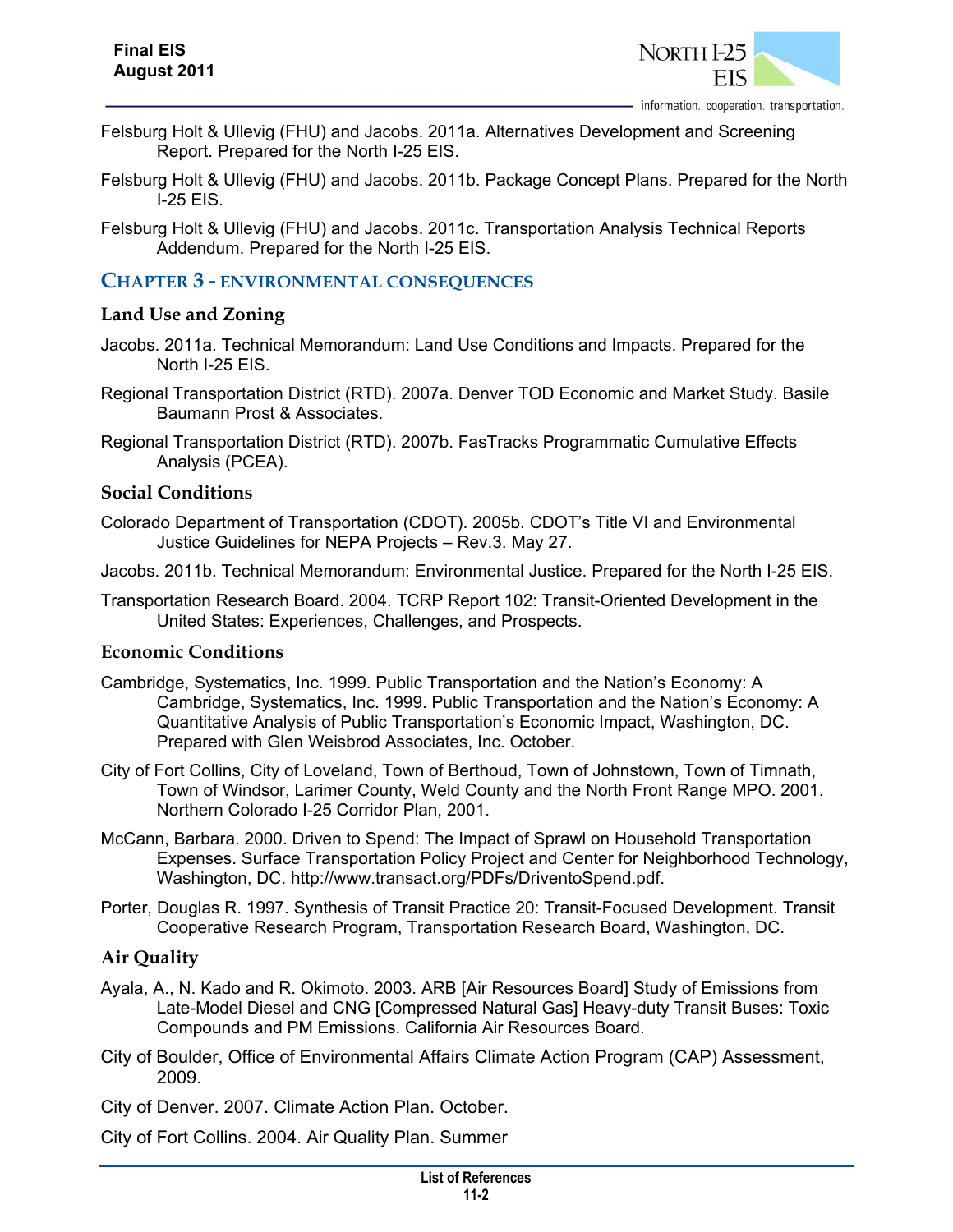

City of Fort Collins. 2008. Climate Action Plan. December.

- Colorado Department of Public Health (CDPHE) Air Pollution Control Division (APCD). December 2002. Revised Carbon Monoxide Maintenance Plan for the Greeley Attainment/Maintenance Area.
- Colorado Department of Public Health (CDPHE) Air Pollution Control Division (APCD). 2006. Colorado 2002 Ammonia Emissions Inventory. Curtis Taipale.
- Colorado Department of Public Health Air Pollution Control Division (CDPHE APCD). October 2007a. Revised Carbon Monoxide Maintenance Plan for the Longmont Attainment/Maintenance Area.
- Colorado Department of Public Health Air Pollution Control Division (CDPHE APCD). December 21, 2007b. Colorado Visibility and Regional Haze State Implementation Plan for the Twelve Mandatory Class I Federal Areas in Colorado
- Colorado Department of Public Health Air Pollution Control Division (CDPHE APCD). 2009a. Colorado Annual Monitoring Network Plan 2009 - 2010. June 30.
- Colorado Department of Public Health Air Pollution Control Division (CDPHE APCD). 2009b. 2008 Air Quality Data Report. August.
- Colorado Department of Public Health Air Pollution Control Division (CDPHE APCD). 2009c. CDOT, NFRMPO, and DRCOG, Regional Transportation Model Discussion, November 17.
- Denver Regional Council of Governments (DRCOG). 2007. 2035 Metro Vision Regional Transportation Plan. Adopted December 19.
- Denver Regional Council of Governments (DRCOG). 2008. 2008—2013 Transportation Improvement Program. March 19.
- Denver Regional Council of Governments (DRCOG). 2010a. DRCOG Conformity Determination for the 2035 RTP and the 2008—2013 TIP. January.
- Denver Regional Council of Governments (DRCOG). 2010b. 2009 Amendment Cycle 2 DRCOG Conformity Determination (CO, PM<sub>10</sub>, and 1-hour Ozone) for the Amended Fiscally Constrained 2035 Regional Transportation Plan and the Amended 2008—2013 Transportation Improvement Program. January 20.Houk, Jeff. 2007. FHWA Personal communication. Email discussing nitrogen calculations associated with the US287, I-25 and US 85 corridors.
- Jacobs. 2008a. Air Quality Technical Report. Prepared for the North I-25 Final EIS.
- Jacobs. 2011c. Air Quality Technical Report Addendum. Prepared for the North I-25 Final EIS.
- North Front Range Metropolitan Planning Organization. 2007. 2035 Regional Transportation Plan. December.
- Taipale, 2006; Colorado 2002 Ammonia Emissions Inventory, Colorado Department of Public Health and Environment, Air Pollution Control Division.
- The Sierra Club. 2004. Highway Health Hazards: A Sierra Club Report. July
- U.S. Department of Transportation (USDOT), Federal Highway Administration (FHWA), Federal Transit Administration (FTA), Colorado Department of Transportation (CDOT), and Regional Transportation District (RTD). 2006. US 36 Corridor Administrative Draft Environmental Impact Statement. August 4.
- U.S Environmental Protection Agency (EPA). 1992a. Guidelines for Modeling Carbon Monoxide from Roadway Intersections. November.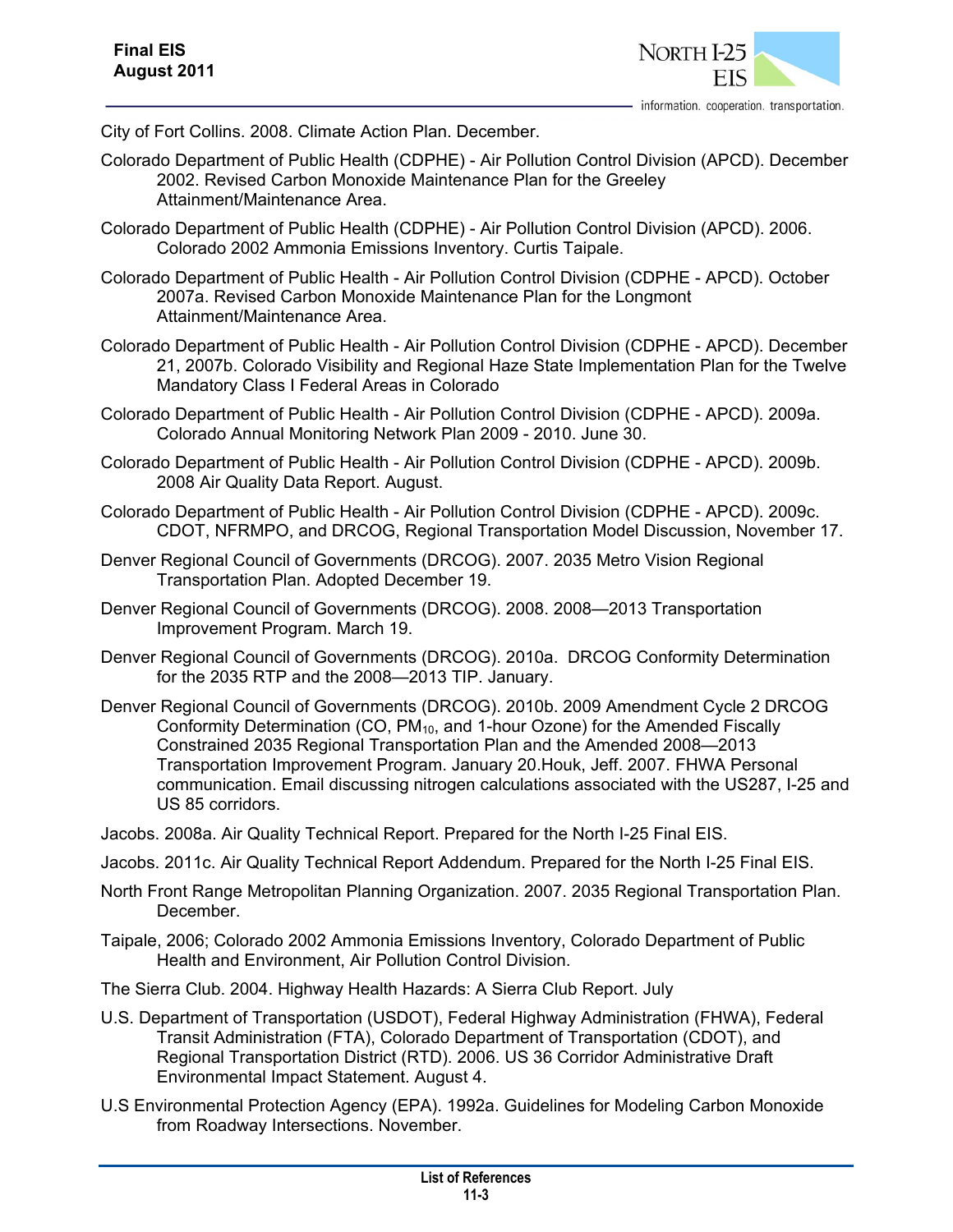

- U.S Environmental Protection Agency (EPA). 1992b. User's Guide to CAL3QHC Version 2.0: A Modeling Methodology for Predicting Pollutant Concentrations Near Roadway Intersections. November.
- U.S Environmental Protection Agency (EPA) and Federal Highway Administration (FHWA). 2006. Transportation Conformity Guidance for Qualitative Hot-spot Analyses in  $PM_{2.5}$  and  $PM_{10}$ Nonattainment and Maintenance Areas. EPA420-B-06-902. March 29.
- Whiteman, C. David. 2000. Mountain Meteorology Fundamentals and Applications, Oxford University Press.

#### **Noise & Vibration**

- Colorado Department of Transportation (CDOT). 2002a. Noise Analysis and Abatement Guidelines. December.
- Federal Highway Administration (FHWA). 1995b. Highway Traffic Noise Analysis and Abatement Policy and Guidance. June.
- Federal Highway Administration (FHWA). 1998. FHWA Traffic Noise Model Version 2.5 Software.Federal Highway Administration (FHWA). 1998.
- Federal Railroad Administration (FRA). 2006. Code of Federal Regulations, Chapter 49, Sections 222 and 229. August.
- Federal Transit Administration (FTA). 2006a. Transit Noise and Vibration Impact Assessment. FTA-VA-90-1003-06. May.
- Felsburg Holt & Ullevig (FHU). 2008b. North I-25 Environmental Impact Statement Traffic Noise and Vibration Technical Report.
- Felsburg Holt & Ullevig (FHU). 2011a. North I-25 Environmental Impact Statement Traffic Noise and Vibration Technical Report Addendum.
- Harris, Miller, Miller & Hanson (HMMH). 2008. North I-25 Environmental Impact Statement Rail Transit Noise and Vibration Technical Report.
- Harris, Miller, Miller & Hanson (HMMH). 2011. North I-25 Environmental Impact Statement Rail Transit Noise and Vibration Technical Report Addendum.

## **Water Quality**

- Colorado Department of Public Health and Environment Colorado Water Quality Control Division. (CDPHE - WQCC). 2003. Final Section 309 Report, A Study of Colorado Water Quality Classification and Standard Issues under CRS [Colorado Revised Statutes] 25-8-309. December.
- Colorado Department of Transportation (CDOT). 2002b. Erosion Control and Stormwater Quality Guide.
- Colorado Department of Transportation (CDOT). 2004b. Drainage Design Manual.
- Colorado Department of Transportation (CDOT). 2004c. I-70 Mountain Corridor Tier 1 Draft Programmatic Environmental Impact Statement.
- Colorado Department of Transportation (CDOT). 2005c. Standard Specifications for Road and Bridge Construction.
- Colorado Department of Public Health and Environment Water Quality Control Commission. (CDPHE - WQCC). 2006a. Regulation No. 93, Section 303(d) List Water Quality-Limited Segments Requiring Total Maximum Daily Loads (TMDLs).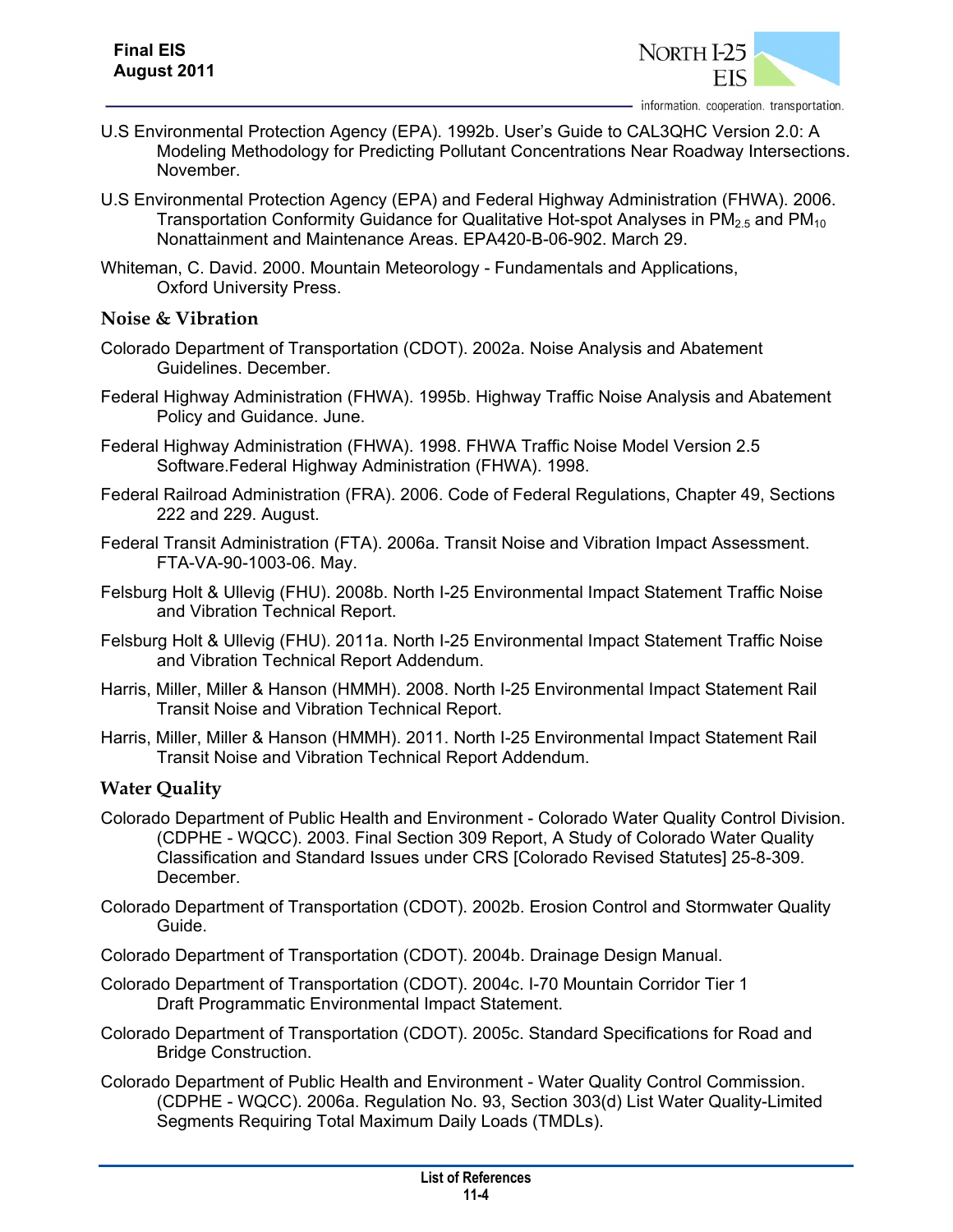

information. cooperation. transportation.

- Colorado Department of Public Health and Environment Water Quality Control Commission. (CDPHE - WQCC ). 2006b. Regulation No. 94, Colorado's Monitoring and Evaluation List.
- Colorado Department of Public Health and Environment Water Quality Control Commission. (CDPHE - WQCC). 2007. Regulation No. 38, Classifications And Numeric Standards South Platte River Basin, Laramie River Basin, Republican River, Basin, Smoky Hill River Basin. Online at: http://www.cdphe.state.co.us/regulations/wqccregs/ 100238southplatte.pdf
- Colorado Geological Survey. 2003. Colorado Geological Survey Groundwater Atlas of Colorado. Colorado Geological Survey Special Publication 53. Prepared by R. Topper, K. Spray, W. Bellis, J. Hamilton, and P. Barkmann.
- Federal Highway Administration (FHWA). 1990. Pollutant Loadings and Impacts from Highway Stormwater Runoff. Volumes I, II, and III. FHWA-RD-88-006; FHWA-RD-88-007; and FHWA-RD-88-008. April.
- Felsburg Holt & Ullevig (FHU). 2008c. Water Quality and Floodplains Technical Report for the North I-25 Environmental Impact Statement.
- Felsburg Holt & Ullevig (FHU). 2011b. Water Quality and Floodplains Technical Report Addendum for the North I-25 Environmental Impact Statement.
- Felsburg Holt & Ullevig (FHU) and Jacobs. 2011b. Package Concept Plans. Prepared for the North I-25 EIS.
- Florida Department of Environmental Protection (FDEP). 1999. Performance Evaluation of Dry Detention Stormwater Management Systems. EPA Grant Number: C9994515-94. Online at: http://www.dep.state.fl.us/Water/nonpoint/docs/319h/wm658clo.pdf
- Kayhanian, Masoud, A. Singh, C. Suverkropp, and S. Borroum. 2003. Impact of Annual Average Daily Traffic on Highway Runoff Pollutant Concentrations. Journal of Environmental Engineering. November.
- Trombulak, Stephen C. and Christopher A. Frissell. 2000. Review of Ecological Effects of Roads on Terrestrial and Aquatic Communities. Conservation Biology 14 (1), 18–30.
- United States Environmental Protection Agency (EPA). 2008. Urban BMP Performance Tool. Available at: http://cfpub.epa.gov/npdes/stormwater/urbanbmp/ bmpeffectiveness.cfm. Accessed: January 27, 2008
- United States Geological Survey (USGS). 1998. Water Quality in the South Platte River Basin, Colorado, Nebraska, and Wyoming, 1992-1995: U.S. Geological Survey Circular 1167. Prepared by Kevin F. Dennehy, D.W Litke, C.M. Tate, S.L. Qi, P.B. McMahon, B.W. Bruce, R.A. Kimbrough, and J.S. Heiny. On line at http://water.usgs.gov/pubs/circ1167. Updated October 15, 1998.
- United States Geological Survey (USGS). 2000. Colorado Land Cover Data Set. Online at: http://rockyweb.cr.usgs.gov/frontrange/datasets.htm
- Urban Drainage and Flood Control District (UDFCD). 2001. Urban Storm Drainage Criteria Manual. Volumes I, II and III with revisions. June.

## **Wetlands**

Ecotone. 2006. Field notes and GIS surveys. Boulder, Colorado

Environmental Laboratory. 1987. Corps of Engineers Wetlands Delineation Manual. Technical Report Y-87-1. U.S. Army Engineer Waterways Experiment Station, Vicksburg, Mississippi. NTIS No. AD A176 912

Jacobs. 2006. Wetland Assessment Form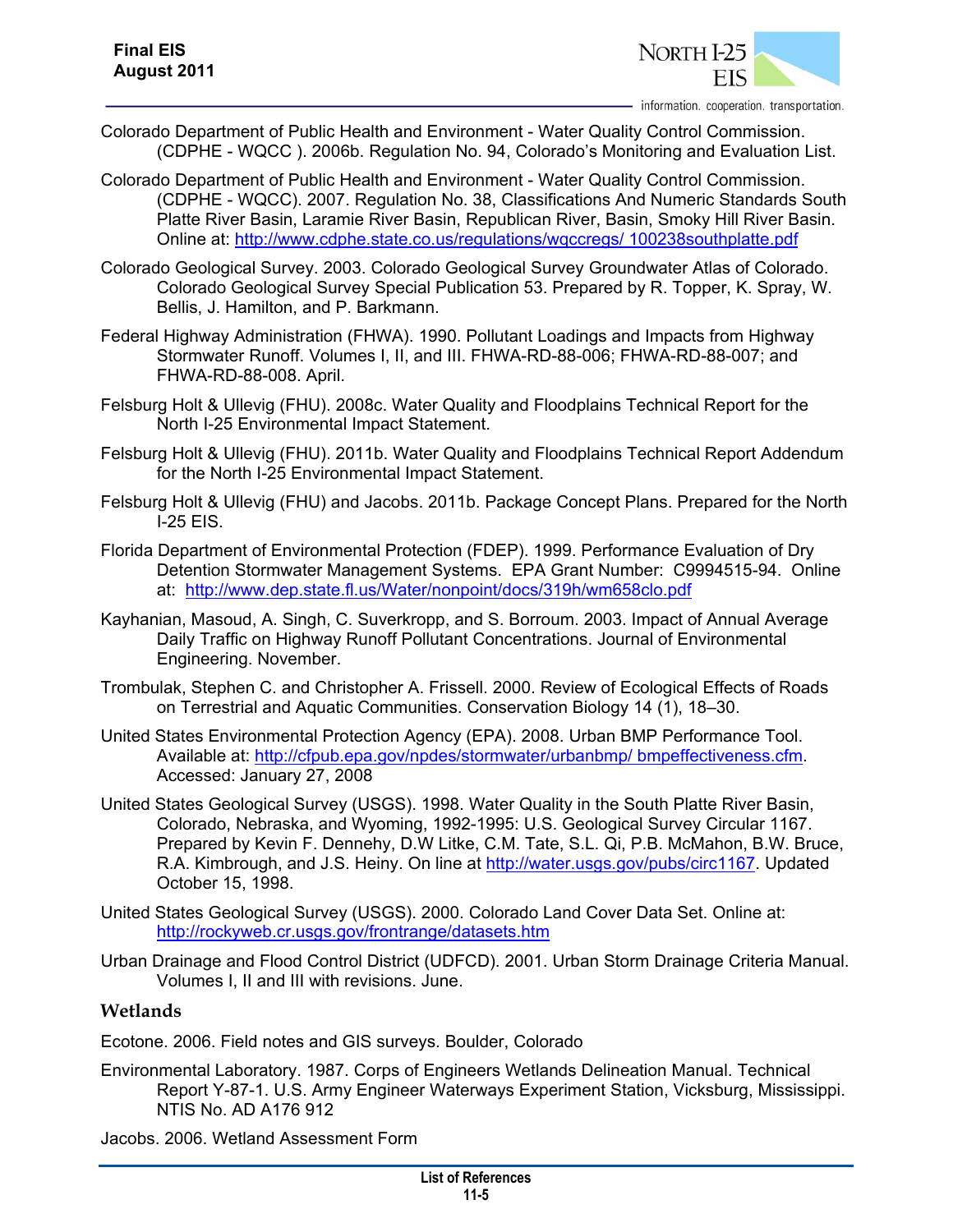

Jacobs. 2008b. North I-25 Wetland Technical Report. Prepared for the North I-25 EIS.

Jacobs. 2011d. North I-25 Wetland Technical Report Addendum. Prepared for the North I-25 EIS

- U.S. Army Corps of Engineers. 2001. Minimum Standards for Acceptance of Preliminary Wetland Delineations. Letter by Art Champ November 30, 2001. Department of the Army, U.S. Army Engineer District, Sacramento Corps of Engineers. Sacramento, CA.
- U.S. Department of Agriculture, Natural Resources Conservation Service. 2008. USDA Plants Database. http://plants.usda.gov/
- U.S. Fish and Wildlife Service (USFWS). 1979. Classification of Wetlands and Deepwater Habitats of the United States. L.M. Cowardin, V. Carter, F.C. Golet, and E.T. LaRoe. Biological Services Program. FWS/OBS-79/31

## **Floodplains**

- Colorado Department of Transportation (CDOT). 2002b. Erosion Control and Stormwater Quality Guide.
- Colorado Department of Transportation (CDOT). 2004b. Drainage Design Manual.
- Federal Emergency Management Administration (FEMA), 1995. Managing Floodplain Development in Approximate Zone A Areas. April.
- Felsburg Holt & Ullevig (FHU), 2008c. Water Quality and Floodplains Technical Report for the North I-25 Environmental Impact Statement.
- Felsburg Holt & Ullevig (FHU). 2011b. Water Quality and Floodplains Technical Report Addendum for the North I-25 Environmental Impact Statement.
- Transportation Research Board (TRB). 2006. National Cooperative Highway Research Program Report 568 Riprap Design Criteria, Recommended Specifications, and Quality Control.

## **Vegetation**

- Colorado Division of Wildlife (CDOW). 2001. Colorado Gap Analysis Project. Colorado GAP Data downloads. http://ndis1.nrel.colostate.edu/cogap/
- U.S. Geological Survey (USGS). 2006. Ecoregions of Colorado. (2 sided color poster with map, descriptive text, summary tables, and photographs). U.S. Geological Survey Reston, Virginia. Scale 1:1,200,000.
- Weber, W.A. and R.C. Wittmann. 2001. Colorado Flora: Eastern Slope. University Press of Colorado. Boulder, Colorado

#### **Wildlife**

- Barnum, S.A. 2003. Identifying the Best Locations along Highways to Provide Safe Crossing Opportunities for Wildlife: A Handbook for Highway Planners and Designers. Colorado Department of Transportation, in cooperation with U.S. Department of Transportation, Federal Highway Administration.
- Colorado Department of Transportation (CDOT). 2003a. Guidelines for Senate Bill 40 wildlife certification developed and agreed upon by the Colorado Division of Wildlife and Colorado Department of Transportation. January.
- Colorado Division of Wildlife (CDOW). 2005. Confidential unpublished sampling data from study area, provided by S. Albeke, Fisheries Biologist. September 26.
- Colorado Division of Wildlife (CDOW). 2008. Recommended buffer zones and seasonal restrictions for Colorado raptors. February.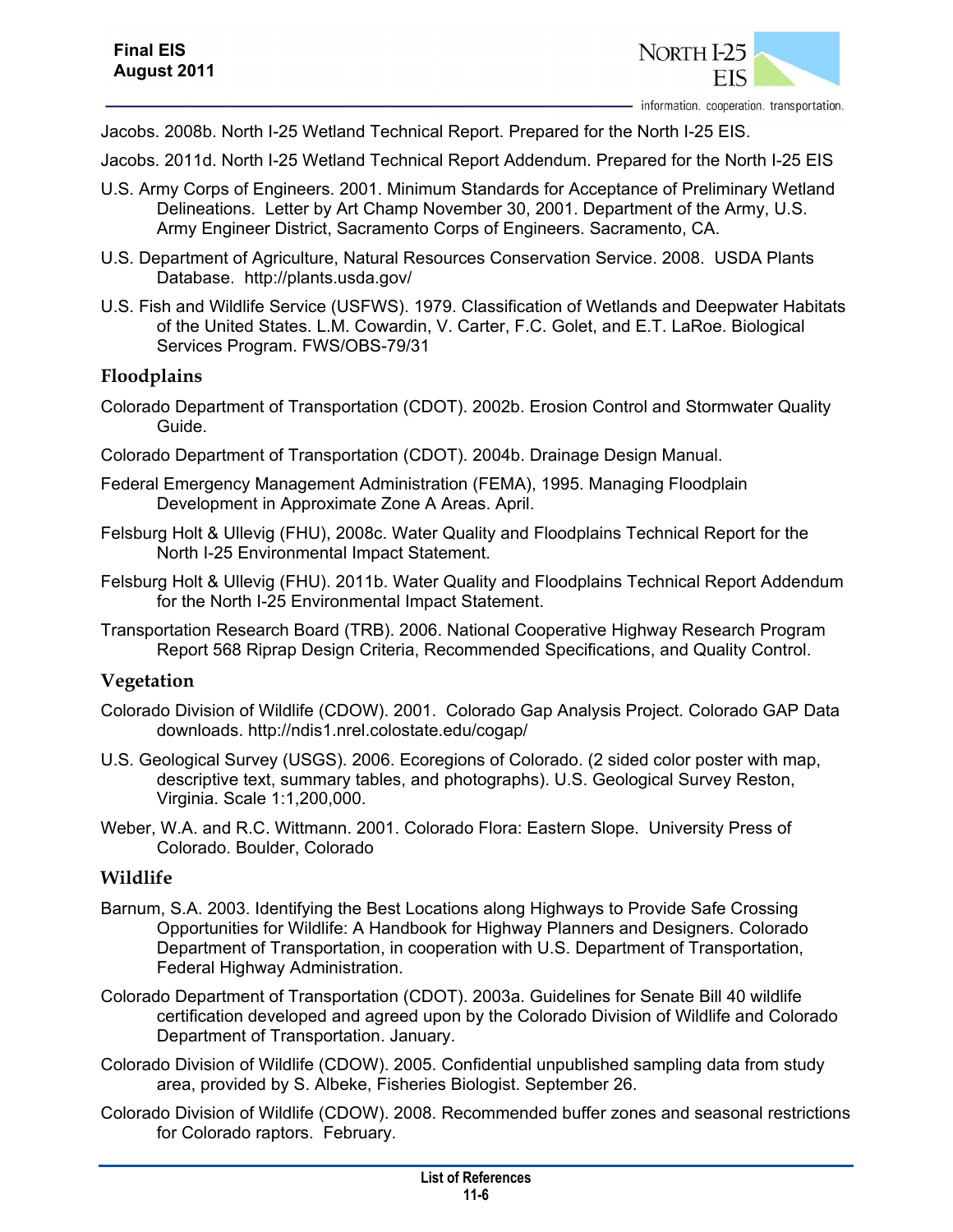

information. cooperation. transportation.

- Colorado Division of Wildlife (CDOW). 2010. Threatened and Endangered Species List. Available at:http://wildlife.state.co.us/WildlifeSpecies/SpeciesOfConcern/ThreatenedEndangeredList/ ListOfThreatenedAndEndangeredSpecies.htm. Updated July 7.
- Colorado Natural Heritage Program (CNHP). 2005. Colorado Natural Heritage Program Environmental Review. Locations and Status of Rare and/or imperiled elements within the North I-25 EIS Study Area**.** Generated October 28.
- ERO Resources Corporation. 2008. North I-25 EIS Draft Wildlife Technical Report. Prepared for CDOT Region 4 and Felsburg, Holt and Ullevig.
- ERO Resources Corporation. 2011a. North I-25 EIS Wildlife Technical Report Addendum. Prepared for Colorado Department of Transportation Region 4 and Felsburg, Holt and Ullevig.
- Huwer, S. 2006. Personal communication from Sherry Huwer, CDOW to Steve Butler, ERO Resources Corporation. September 18.
- Jackson, S.D. 2000. Overview of Transportation Effects on Wildlife Movement and Populations. Pp. 7-20 In Messmer, T.A. and B. West, (eds) Wildlife and Highways: Seeking Solutions to an Ecological and Socio-economic Dilemma. The Wildlife Society.
- Jackson, S.D. and C.R. Griffin. 2000. A Strategy for Mitigating Highway Effects on Wildlife. Pp. 143-159 In Messmer, T.A. and B. West, (eds) Wildlife and Highways: Seeking Solutions to an Ecological and Socio-economic Dilemma. The Wildlife Society.
- Natural Diversity Information Source (NDIS). 2009. Wildlife Species Pages. Colorado Division of Wildlife. Available at: http://ndis.nrel.colostate.edu/wildlife.asp.
- Ruediger, B. and M. DiGiorgio. 2007. Safe Passage: A User's Guide to Developing Effective Highway Crossings for Carnivores and Other Wildlife. Produced by the Southern Rockies Ecosystem Project.
- U.S. Fish and Wildlife Service (USFWS). 2010. List of threatened, endangered, and candidate species by county. U.S. Fish and Wildlife Service Colorado Field Office. Last updated: July 2010. Available at http://www.fws.gov/mountainprairie/endspp/countylists/colorado.pdf. Last accessed: October 12, 2010
- Vierra, M. 2006. Personal communication from Mark Vierra, CDOW, to Steve Butler, ERO Resources Corporation. September 18.
- Wells, P., J.G. Woods, G. Bridgewater, and H. Morrison. 1999. Wildlife mortalities on railways: monitoring methods and mitigation strategies. p. 85-88 In ICOWET III International Conference On Wildlife Ecology and Transportation, Missoula, Montana, September 13-16

#### **Threatened & Endangered and State Sensitive Species**

- Breeding Bird Atlas Explorer. 2010. Hosted by U.S. Geological Survey. Available at http://www.pwrc.usgs.gov/bba/index.cfm?fa=explore.ProjectHome&BBA\_ID=CO1987. Accessed November 2010.
- Colorado Breeding Bird Atlas II (COBBA II). 2010. Available at http://bird.atlasing.org/Atlas/CO/. Accessed November 2010.
- Colorado Department of Transportation. 2003a. Guidelines for Senate Bill 40 wildlife certification developed and agreed upon by the Colorado Division of Wildlife and Colorado Department of Transportation. January.
- Colorado Department of Transportation. 2005d. Impacted Black-tailed Prairie Dog Policy. Memorandum. March 4.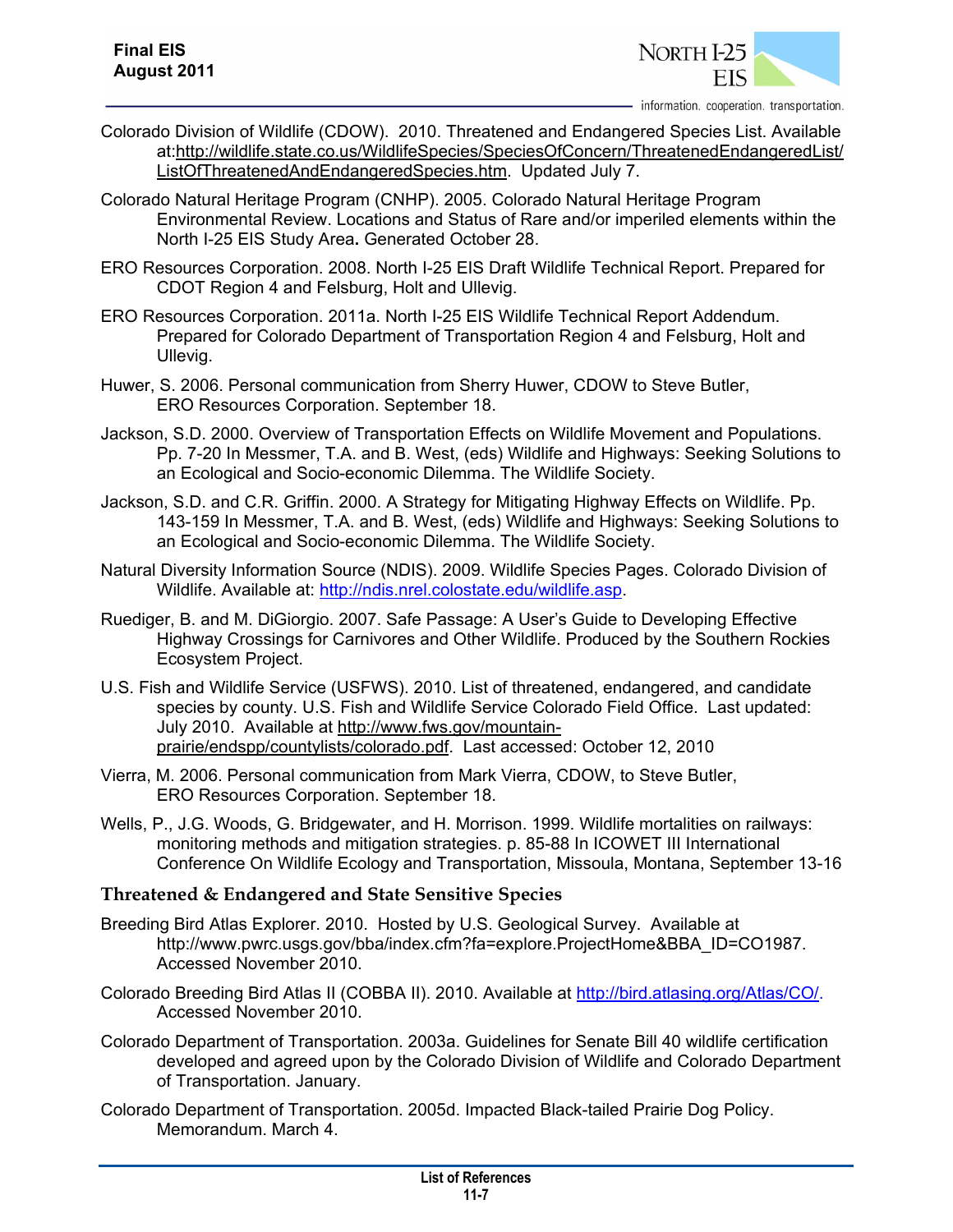

- Colorado Department of Transportation (CDOT) 2009. Impacted Black-tailed Prairie Dog Policy. Memo from Director. January 15. Russell George, Executive.
- Colorado Division of Wildlife (CDOW). 2008. Recommended buffer zones and seasonal restrictions for Colorado Raptors. Colorado Division of Wildlife. February, 2008
- Colorado Division of Wildlife (CDOW). 2007. Recommended Survey Protocol and Actions to Protect Nesting Burrowing Owls.
- Colorado Natural Heritage Program. 2005. Colorado Natural Heritage Program Environmental Review. Locations and Status of Rare and/or imperiled elements within the North I-25 EIS Study Area**.** Generated October 28, 2005.
- Colorado Natural Heritage Program (CNHP). 2010. CNHP Tracked Bird Species. Available at: http://www.cnhp.colostate.edu/download/list/birds.asp (updated 7/23/2010).
- ERO Resources Corporation. 2008. North I-25 EIS Draft Wildlife Technical Report. Prepared for Colorado Department of Transportation Region 4 and Felsburg, Holt and Ullevig.
- ERO Resources Corporation. 2011a. North I-25 EIS Wildlife Technical Report Addendum. Prepared for Colorado Department of Transportation Region 4 and Felsburg, Holt and Ullevig.
- ERO Resources Corporation. 2011b. Final Biological Assessment: North I-25 EIS. Prepared for Colorado Department of Transportation Region 4 and Felsburg, Holt and Ullevig. July.
- Huwer, S. 2006. Personal communication from Sherry Huwer, CDOW to Steve Butler, ERO Resources Corporation. September 18, 2006.
- Knopf, F.L and M.B. Wunder. 2006 Mountain Plover (Charadrius montanus). The Birds of North America Online (A. Poole, Ed.). Ithaca: Cornell Lab of Ornithology; Retrieved from the Birds of North America Online: http://bna.birds.cornell.edu/bna/species/211
- Kuenning, R.R, and H.E. Kingery. 1998. Mountain Plover In Colorado Breeding Bird Atlas. (H. E. Kingery, Ed.), Colorado Breeding Bird Atlas Partnership and Colorado Division of Wildlife.
- Natural Diversity Information Source (NDIS). 2010. Colorado Division of Wildlife database, big game activities. Interactive maps consulted on October 15, 2010 at: http://ndis.nrel.colostate.edu/
- Rocky Mountain Bird Observatory (RMBO). 2008. Unpublished Bald Eagle Watch Data.
- Rocky Mountain Bird Observatory (RMBO). 2009. Unpublished Bald Eagle Watch Data.
- Rocky Mountain Bird Observatory (RMBO). 2010. Unpublished Bald Eagle Watch Data. May 7.
- Ryel, A. 2006. Personal communication from Aimee Ryel, CDOW, to Ron Beane, ERO Resources Corporation. September 2006.
- Sherman, M. 2006. Personal communication from Mike Sherman, CDOW, to Steve Butler, ERO Resources Corporation. June 19, 2006.
- South Platte Water Related Activities Program (SPWRAP). 2009. Memorandum of Agreement for Implementation and Operation of the Colorado Portion of the Platte River Recovery Implementation Plan (PRRIP).
- U.S. Fish and Wildlife Service (USFWS). 2003. Programmatic Biological Opinion on Impacts to Federally Listed Endangered and Threatened Species Associated with FHWA Funding of CDOT's Routine Maintenance and Upgrade Activities on Existing Transportation Corridors of Eastern Colorado.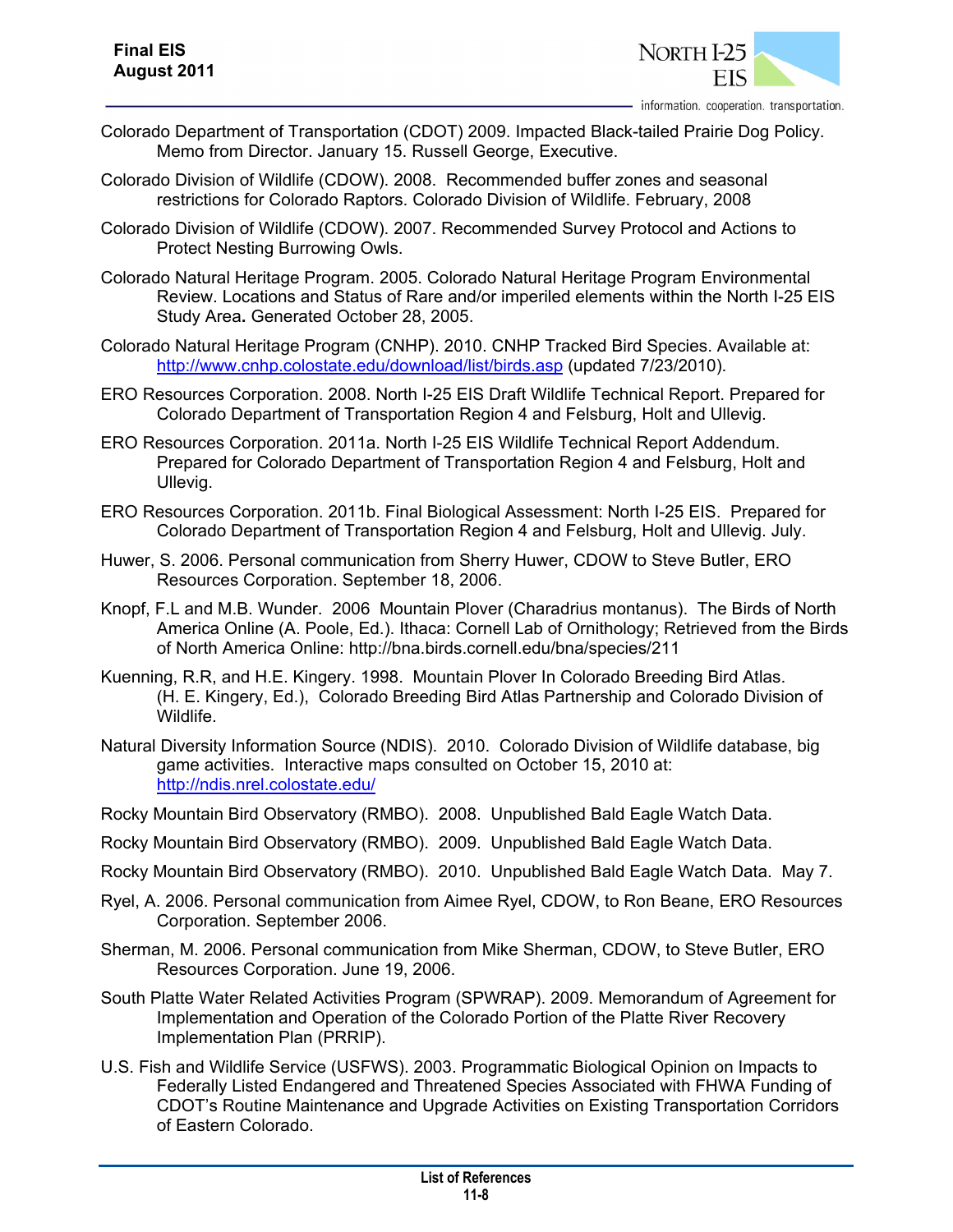

- U.S. Fish and Wildlife Service (USFWS) 2004. Programmatic Biological Opinion for Transportation Improvement Projects on Select Sensitive Species on Colorado's Central Short Grass Prairie. January.
- U.S. Fish and Wildlife Service (USFWS). 2005a. Letter to Jeff Peterson, Colorado Department of Transportation Endangered Species Specialist, from Susan C. Linner, United States Fish and Wildlife Service, Colorado Field Supervisor. July 14.
- U.S. Fish and Wildlife Service (USFWS). 2005b. Unpublished trapping database for Preble's meadow jumping mouse. Last updated September 2005.
- U.S. Fish and Wildlife Service (USFWS). 2006. Website Review: http://mountainprairie.fws.gov/species/plants/uteladiestress/index.htm.
- U.S. Fish and Wildlife Service (USFWS) 2008. Amendment to the Programmatic Biological Opinion for Transportation Improvement Projects on Select Sensitive Species on Colorado's Central Short Grass Prairie. February 5.
- U.S. Fish and Wildlife Service (USFWS). 2010. List of threatened, endangered, and candidate species by county. U.S. Fish and Wildlife Service Colorado Field Office. Last updated: July 2010. Available at http://www.fws.gov/mountainprairie/endspp/countylists/colorado.pdf. Last accessed: October 12, 2010.
- Venner M. 2001. Long-range multi-species advance mitigation: CDOT's shortgrass prairie initiative process and benefits . IN: Proceedings of the 2001 International Conference on Ecology and Transportation, Eds. Irwin CL, Garrett P, McDermott KP. Center for Transportation and the Environment, North Carolina State University, Raleigh, NC: pp. 200-206.

#### **Historic Resources**

Athern, Robert. Union Pacific Country, Pgs 133-134.

- Auer, Michael J. U. S. Department of the Interior, National Park Service–Cultural Resources, Heritage Preservation Services. 1989. Preservation Briefs–20, The Preservation of Historic Barns. October.
- Boyles, B. L. (Billy). 1968. Tales (Some Pretty Tall) of the St. Vrain Valley, Volume One, Published by the St. Vrain Valley Press, Longmont, Colorado.
- Boyles, B. L. (Billy). 1969. The St. Vrain Valley . . . Its Early History, Published by the St. Vrain Valley Press, Longmont, Colorado, Second Printing June.
- Boyles, B. L. (Billy). 1974. The St. Vrain Valley . . . Its History—1900-1910, Published by the St. Vrain Valley Press, Longmont, Colorado.
- Colorado Department of Transportation (CDOT). 1993. A Cultural Resource Survey Along I-25 Between SH 7 and 66 in Weld County, Colorado, (NH-IR (CX) 025-3(109)), November.
- Colorado Department of Transportation (CDOT). 2002c. An Intensive Cultural Resource Inventory for I-25 Access at the Crossroads Exit East of Loveland, Larimer County, Colorado, by O. D. Hand, August.
- Colorado Department of Transportation (CDOT). 1996. An Intensive Cultural Resource Survey Along I-25 Between 120th Ave. and SH7, Adams County by O.D. Hand.
- Colorado Department of Transportation (CDOT). 2004d. Spanning Generations: The Historic Bridges of Colorado.

Colorado Farmer. 1949. Weld County Rural Atlas and Directory.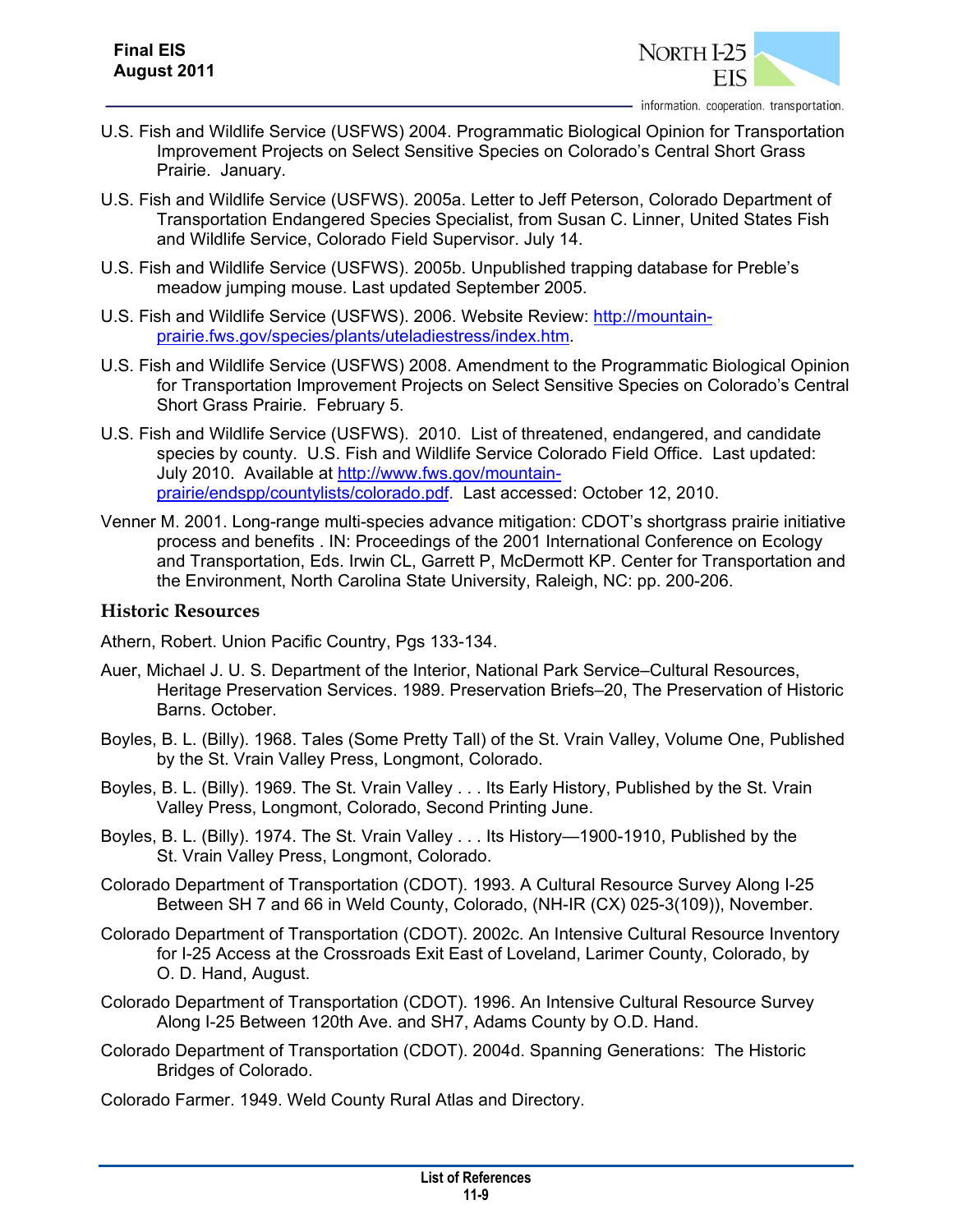

- Colorado Historical Society. Office of Archaeology and Historic Preservation. 1997. Railroads in Colorado 1858-1948, National Register of Historic Places Multiple Property Submission, prepared by Clayton B. Fraser and Jennifer H. Strand, August.
- Colorado Historical Society. Office of Archaeology and Historic Preservation. 2003. Colorado State Roads and Highways, National Register of Historic Places Multiple Property Submission, prepared by Robert Autobee and Deborah Dobson-Brown, January.

Denver Regional Council of Governments. 2006. Issues Paper, March.

- Eberhart, Perry. 1986. Ghosts of the Colorado Plains.
- Fort Collins Convention and Visitors Bureau. 2006. Fort Collins Official Visitors Guide.
- Fraser, Clayton. Fraser Design/Hermsen Consultants. 2000. Documentation of Structures on the Valley Highway, Denver, Colorado, July.
- Fraser, Clayton. U. S. Department of the Interior, National Park Service. 2000. National Register of Historic Places Multiple Property Documentation Form, Highway Bridges in Colorado 1880- 1958, March 30.
- Gelder, R. W. 1915. Map of the Irrigated Farms of Northern Colorado.
- Goetzmann, William H. Exploration and Empire: The Explorer and Scientist in the Winning of the American West, pgs. 55-57.
- Greeley Convention and Visitors Bureau. 2004. Greeley Visitor Guide 2004. Pg. 1.
- Greeley Tribune. November 13, 1995. Page 4.
- Halstead, Byron D. Barns. 1881. Sheds and Outbuildings.
- Hermsen Consultants. 1999. Historic Resources Survey Report—Southeast Corridor: I-25 from Broadway South to Lincoln Avenue.
- Johnson Publishing Co, Loveland, CO. Greeley, Colorado City Directory, 1930, 1935, 1940, 1946, 1950, 1960, 1965, 1970.
- Johnson Publishing Co., Inc., Loveland, CO. Larimer County Colorado City Directory, 1969, 1972, 1976.
- Johnson Publishing Co., Loveland, CO. Weld County, Colorado County Directory, published by, 1969, 1973, 1976, 1981, 1986.
- Larimer County Farm & Rural Directory, 1947, 1961, 1966.
- Lewis, Tom. 1997. Divided Highways: Building the Interstate Highways, Transforming American Life, Viking Press, New York.
- Longmont Area Visitors Association. 2006. The Official Visitors Guide 2006, Pg. 4
- McWilliams, Carl and Karen. 1995. Agriculture in the Fort Collins Urban Growth Area 1862-1994, Historic Contexts and Survey Report for City of Fort Collins Planning Department, March.
- Mehls, Carol Drake, and Mehls, Steven F.1988. Weld County Colorado Agricultural Context.
- Noel, Thomas J. All Hail the Denver Pacific: Denver's First Railroad, The Colorado Magazine 50 (Spring 1973), Pgs 91-116.
- Noel, Thomas J. and Sladek, Ron D. 2002. Fort Collins and Larimer County, An Illustrated History, published by Heritage Media Corp., Carlsbad, California,
- Overton, Richard C. Burlington Route: A History of the Burlington Lines. 1965. Published by Alfred A. Knopf, New York, Pgs. 163-173.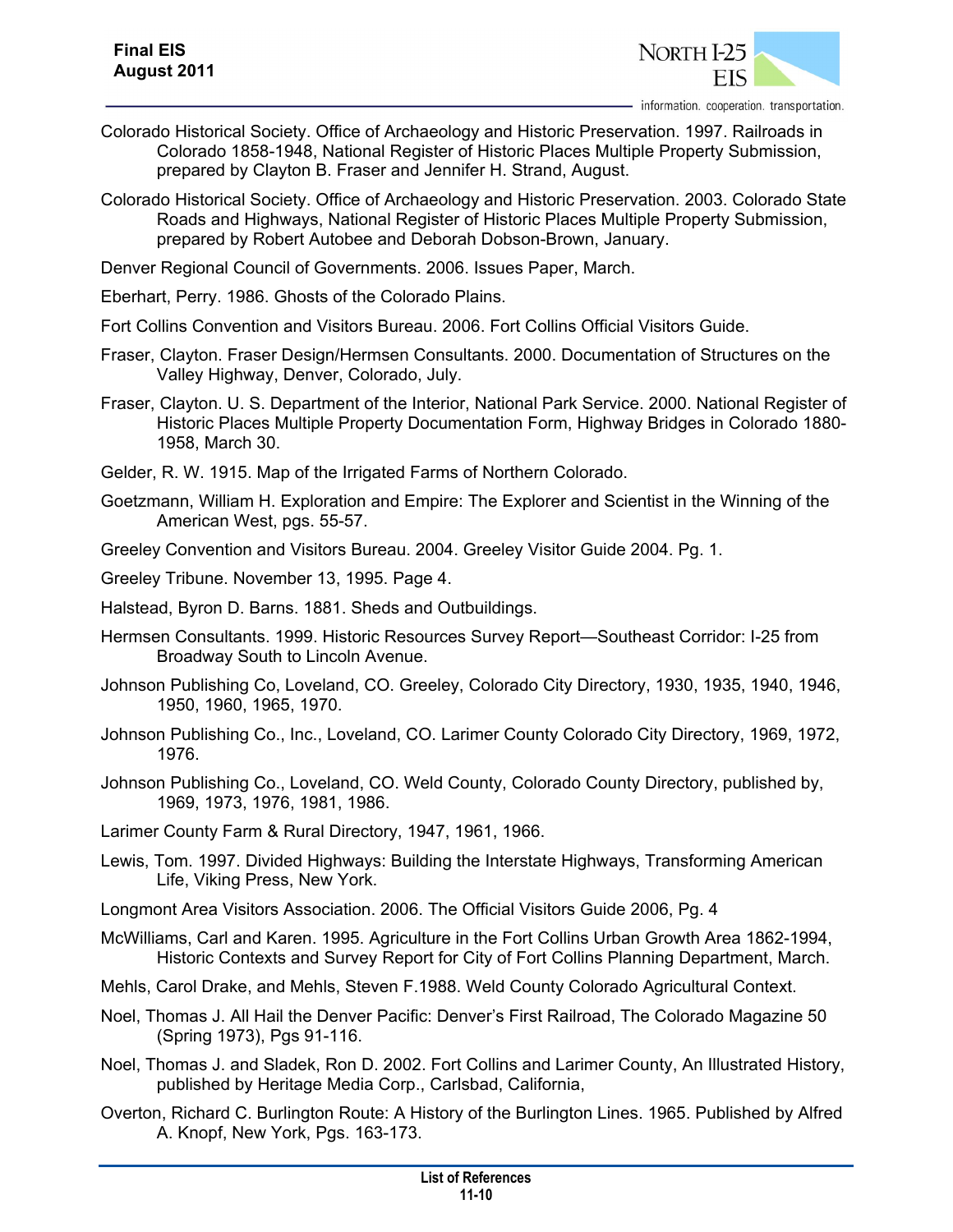

information. cooperation. transportation.

- Rocky Mountain Directory Co., Colorado Springs, CO.
- Greeley Farm and Rural Directory, 1947.
- Rocky Mountain Directory Co., Loveland, CO.
- Larimer County Directory, 1966.
- Rocky Mountain Directory Co., Loveland, CO.
- Weld County, Colorado Directory, 1961.
- Rocky Mountain Map Company Atlas, 1940.
- Rocky Mountain News, November 3, 1866.
- Shaffer, Ray. A Guide to Places on the Colorado Prairie 1540-1975.
- Shwayder, Carol Rein. Weld County Old and New, Gazetteer and Dictionary of Place Names, Prehistoric Indians to 1992, Volume V.
- Sloane, Eric. 1967. An Age of Barns.
- Sloane, Eric. Eric Sloane's America, published by Wilfred Funk, Inc., copyright 1954, 1955, 1956.
- St. Vrain Valley Historical Association. They Came To Stay, Longmont, Colorado, 1858-1920, Centennial Edition
- Watrous, Ansel. 1911. History of Larimer County, Colorado, Courier Print and Publishing Company, Fort Collins, Colorado.
- Weld County Farm Atlas and Directory, 1956.
- Weld County Farm Atlas and Directory, 1966.
- Weld County Farm Atlas and Directory, 1970.
- Weld County Farm Atlas and Directory, 1980.
- Weld County Farm Atlas and Directory, 1981.
- Weld County Rural Landowner's Guide and Road Atlas, 1970.
- Weld County Rural Landowner's Guide and Road Atlas, 1984.
- Weld County Rural Landowner's Guide and Road Atlas, 1995.
- Weld County Rural Landowner's Guide and Road Atlas, 2002.
- Weld County Farm Directory, 1947.
- Western Cultural Resources Management, Inc. 2006. Addendum to a Cultural Resource Inventory of Portions of the Proposed State Highway 402 Expansion, Larimer County, Colorado, January 30.

## **Paleontological Resources**

Rocky Mountain Paleontology. 2008. Paleontological Resources Technical Report: Interstate 25 North Corridor Environmental Impact Statement, Adams, Boulder, Larimer, and Weld Counties, Colorado.

## **Hazardous Materials**

American Society for Testing and Materials (ASTM). 2005. ASTM Standards on Environmental Site Assessments for Commercial Real Estate. E 1527-05.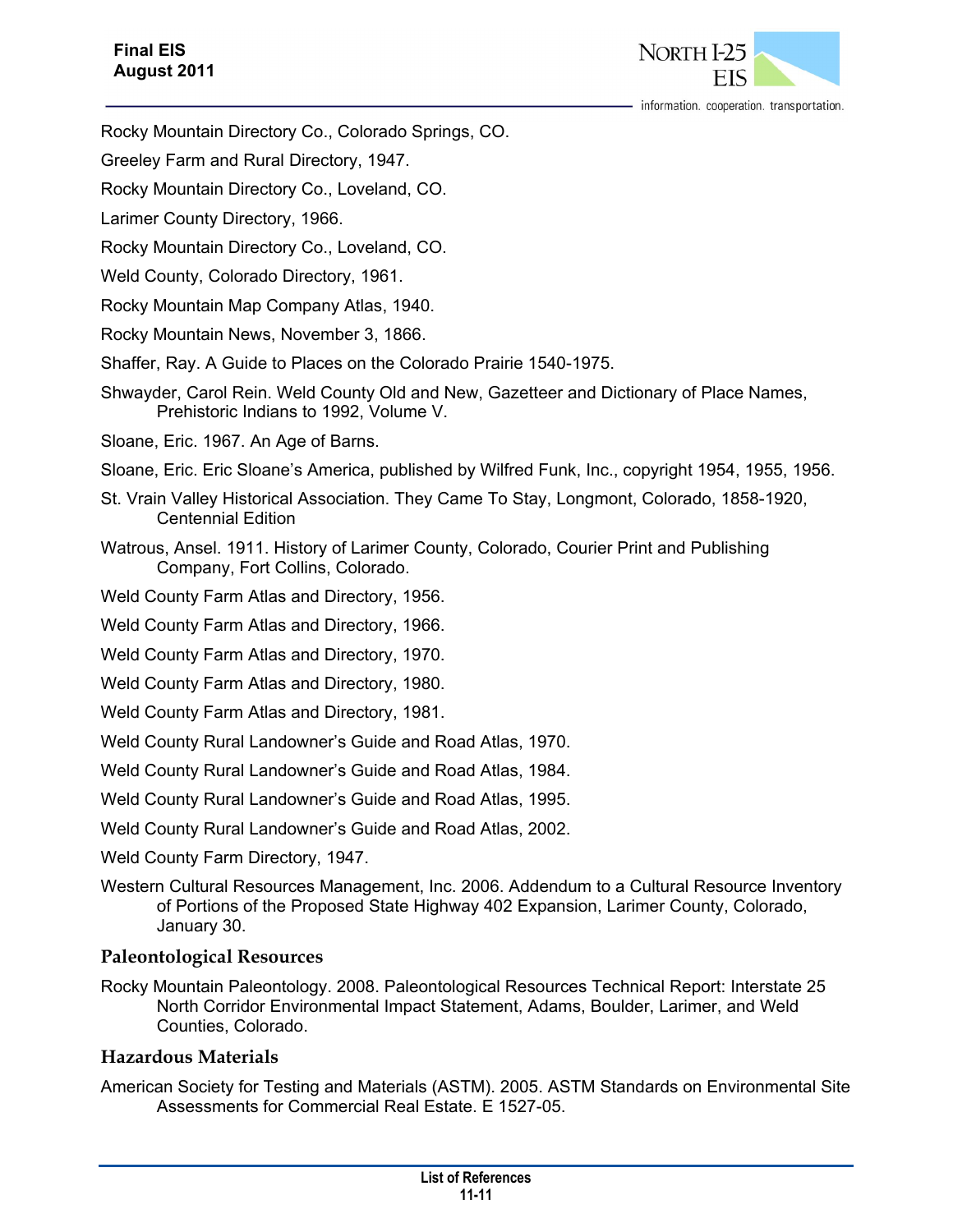

- Colorado Department of Natural Resources. 2006. State Engineer Water Well Construction Rules. Division of Water Resources.
- Colorado Department of Transportation (CDOT). 2005e. Right-of-Way Manual. Chapter 3, "Rightof-Way Appraisals, Procedures, and General Information." October.
- Colorado Department of Transportation (CDOT). 2005c. Standard Specifications for Road and Bridge Construction.
- Colorado Department of Transportation (CDOT) Environmental Programs Branch (EPB). 2005. Hazardous Materials Guidance.
- Colorado Oil and Gas Conservation Commission. 2001. Exploration and Production Waste Management 900 Series. November 30, 2006.
- Felsburg Holt & Ullevig (FHU). 2008d. North I-25 Environmental Impact Statement Hazardous Materials Modified Phase I Environmental Site Assessment.
- Felsburg Holt & Ullevig (FHU). 2011c. North I-25 Environmental Impact Statement Hazardous Materials Modified Phase I Environmental Site Assessment Addendum.
- Geocal, Inc. 2004. North I-25 Front Range Environmental Impact Statement Abandoned Mines Mapping, Preliminary Report.

#### **Parks and Recreation**

- Adams County Parks and Community Resources Department. 1998. Adams County Trail Map. Adams County Open Space Plan. http://www.co.adams.co.us/documents/ page/trailsonly\_map.pdf
- Boulder County. 1999. County Trails Map. Boulder County Comprehensive Plan. April 22.
- Boulder County. 2002. County On-Street Bikeways Plan. Boulder County Comprehensive Plan. July 5.
- Boulder County Parks and Open Space Department. 2004. St. Vrain Trail Master Plan. January 6. http://bouldersheriff.com/openspace/management\_plans/st\_vrain\_pdfs/sv\_trail\_mp/ st\_vrain\_trail\_mp01\_04.pdf.
- City of Boulder. 2007. Transportation Information System GIS Map. http://gisweb.ci.boulder.co.us/website/pds/Transportation\_gisweb/viewer.htm.
- City of Brighton. 2006. City of Brighton Comprehensive Plan. June 7. http://www.brightonco.gov/egov/docs/1149698820761.htm.
- City and County of Broomfield. 2005. City and County of Broomfield Open Space, Parks, Recreation and Trails Master Plan. February 8. http://www.broomfield.org/openspace/ Open Space Parks Recreation andTrailsMaster Plans html.
- City of Dacono. 2005. City of Dacono Comprehensive Land Use Plan. January. http://www.ci.dacono.co.us/docs/Complete\_CompPlan.pdf.
- City of Fort Collins. 2004. Fort Collins Transportation Master Plan.
- City of Fort Collins. 2006. Fort Collins Bicycle Map. http://www.ci.fortcollins.co.us/bicycling/pdf/bike map 9 14 05.pdf
- City of Greeley. 2002. Greeley Parks and Trails Master Plan. January. http://www.ci.greeley.co.us/cog/OrgPages/63/Report-opt.pdf.
- City of Lafayette. 2003. Lafayette Comprehensive Plan. http://www.cityoflafayette.com/Page.asp?NavID=653.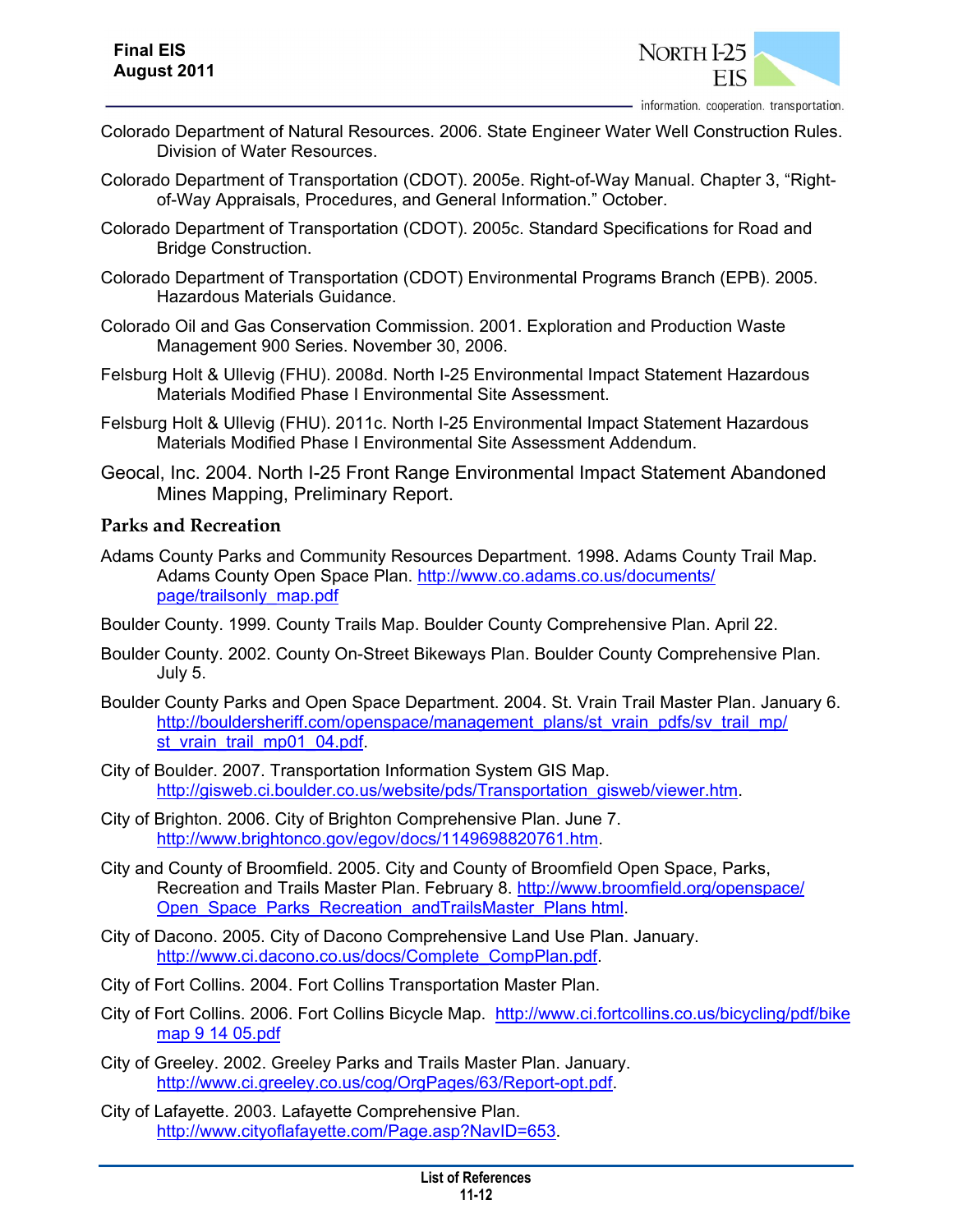

- City of Longmont. 2002. Longmont Open Space and Trails Master Plan. May 7. http://www.ci.longmont.co.us/openspace/masterplan.htm.
- City of Longmont. 2003. Longmont Area Bikeways Map. Longmont Area Comprehensive Plan, p. M-1. July 8.

http://www.ci.longmont.co.us/Planning/lacp/documents/LACP\_2006\_update.pdf.

City of Longmont. 2005. Longmont Bicycle Vision Map. Longmont Multimodal Transportation Plan, p. 16. July 26.

http://www.ci.longmont.co.us/planning/trans/pdfs/final\_plan/bicycle\_map.mmtp\_small.pdf

- City of Loveland Parks and Recreation. 2005. Bikeways Map, City of Loveland. September. http://www.ci.loveland.co.us/parksrec/BikewaysMapRevised11-22-05.pdf.
- City of Northglenn. 2007. Trail Map, City of Northglenn. http://vail.northglenn.org/website/parks/viewer.htm.
- City of Thornton. 2003. City of Thornton Parks and Open Space Master Plan. October 15. http://www.cityofthornton.net/park/adobe/Plan\_Contents\_With\_Cover.pdf.
- City of Thornton. 2003. City of Thornton Proposed Community and Regional Trail Network Map. Thornton Parks and Open Space Master Plan, p. 5-7. October 15.
- City of Thornton. 2004. City of Thornton Parks and Trails Map. Winter. http://www.cityofthornton.net/comd/adobe/public\_parks\_trails.pdf
- City of Westminster. 2001. City of Westminster Trails Master Plan Map. June 25.
- City of Wheat Ridge. 2006. Wheat Ridge Parks and Recreation Master Plan.
- Colorado Department of Transportation (CDOT). 2003b. Bicycle/Pedestrian Program. CDOT webpage. http://www.dot.state.co.us/BikePed/.

Colorado State Parks. 2003. Colorado Front Range Trail Project.

- Denver Department of Parks and Recreation. 2003. Denver Parks and Recreation Game Plan. April 1. http://www.denvergov.org/Default.aspx?alias=www.denvergov.org/GamePlan.
- Denver Department of Parks and Recreation. South Platte River Greenway Trail Map. http://www.denvergov.org/Portals/474/documents/SouthPlatteMap.pdf.
- J.R. Engineering. 2000. Town of Mead Proposed Sidewalk/Trail System. December.
- Larimer County. 2001. Larimer County Open Lands Master Plan. Larimer County Open Lands Program. http://www.co.larimer.co.us/parks/openlands/master\_plan.pdf.
- Larimer County. 2003. Upper Front Range 2030 Regional Transportation Plan Draft.http://www.larimer.org/engineering/ufr2030/ufr2030.pdf.
- Larimer County. 2006. Larimer County Transportation Master Plan. October 18. http://www.co.larimer.co.us/engineering/TransMasterPlan/Transmst.htm.
- Northern Colorado Regional Communities. 2001. I-25 Corridor Plan. May.
- Shapins Associates, Inc. 2002. Colorado Front Range Trail Corridor Plan. April.
- Town of Berthoud. 2001. Town of Berthoud Master Land Use Plan. http://www.ci.berthoud.co.us/planning/Land%20Use%20Plan.pdf.

Town of Berthoud. 2001. Town of Berthoud Parks and Major Bike Trails Map. February.

Town of Erie. 2002. Town of Erie Parks and Open Space Master Plan. October. http://www.town.forterie.ca/WebSite/tofeweb.nsf/0/0EFA0F2EC5EB0748852571DC0047AD 98/\$File/Fort%20Erie%20-%20FINAL%20MASTER%20PLAN%20-%20OCT%202006.pdf.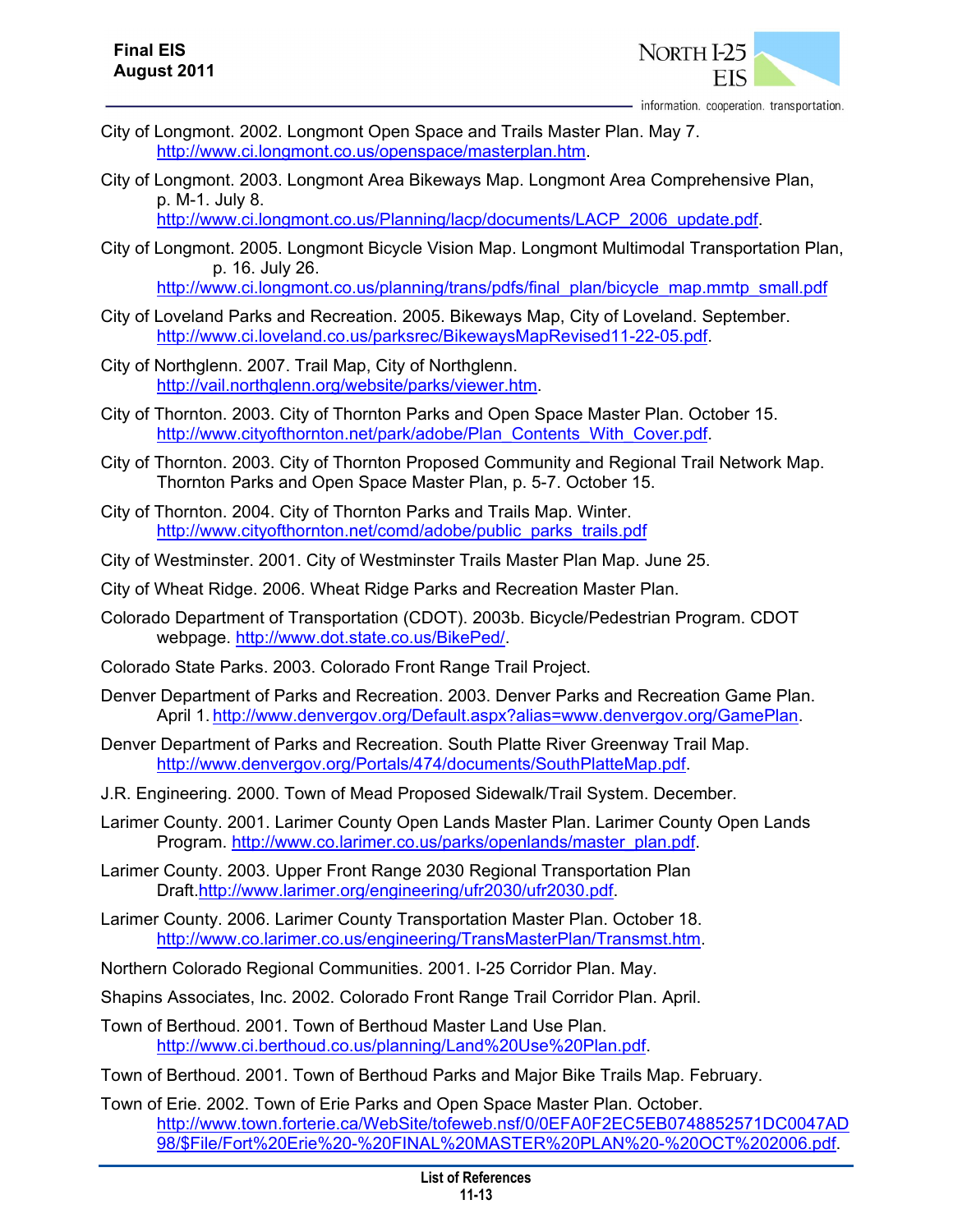

Town of Firestone. 2006. Firestone Draft Master Plan: A Community in Motion.

- Town of Frederick, Parks, Open Space, and Recreation. Town of Frederick Comprehensive Plan, p. 10-1. http://www.frederickco.gov/frederick.aspx?id=832.
- Town of Frederick. 2004. Town of Frederick Parks and Open Space Map. April. http://www.frederickco.gov/uploadedFiles/Frederick/Government\_Services/Planning\_Depart ment/Comprehensive\_Plan/parks\_open\_space\_map.pdf.
- Town of Mead. 2004. 2004 Comprehensive Plan. September 27.
- Town of Milliken. 2003. Johnstown/Milliken Parks, Trails, Recreation, and Open Space Master Plan. June. http://town.milliken.co.us/default2.asp?active\_page\_id=174.
- Town of Timnath. 2005. Timnath Trails Plan. April 27. http://www.timnathcolorado.org/documents/maps/Master%20Trail%20Plan.pdf.
- Town of Timnath. 2005. Timnath Comprehensive Plan. http://www.timnathcolorado.org/documents/compplan/Comp%20Plan.pdf.
- US 36 Regional Bicycle Map. http://www.36commutingsolutions.org/Uploads/bikelinks\_36.htm.
- Weld County. 1999. Structural Land Use Plan Map. Weld County Comprehensive Plan.
- Weld County, Boulder County, City of Longmont, Town of Erie, Town of Firestone, Town of Frederick, Town of Dacono. 2000. St. Vrain Valley Open Lands and Trails Plan. CSU/DOLA Community Technical Assistance Program and Colorado Open Lands. July.
- Westminster County. 2004. Westminster Parks and Recreation Master Plan, 2004-2009. http://www.ci.westminster.co.us/articles/ParkRecBook.pdf.

Winston Associates. 2001. Brighton Open Space Plan. August 1.

## **Farmlands**

Census of Agriculture. 2007 United States, Summary and State Data, Volume 1, Geographic Area Series, Part 51. Issued February 2009. Updated December 2009. United States Department of Agriculture

Natural Resources Conservation Service. 2009. Soil Data Mart database.

- Meyers, B. 2010. Personal communication with Bill Myers at Natural Resources Conservation Service. August 19.
- Steiner, A. 2010. Personal communication with Andy Steiner at Natural Resources Conservation Service. November 1.

## **Energy**

Federal Transportation Administration (FTA). 2006b. Reporting Instructions for the Section 5309 New Starts Criteria. Environmental Benefits Worksheet. May. Available at: http://www.fta.dot.gov/documents/FY08\_Reporting\_Instructions - final - 5-15-06.doc (accessed March 2007).

## **Public Safety and Security**

- Federal Highway Administration (FHWA). 2002. Study of Adequacy of Commercial Truck Parking Facilities – Technical Report. FHWA-RD-01-158. March.
- Federal Railroad Administration (FRA). 2007a. GradeDec.Net. System for Highway-Rail Grade Crossing Investment Analysis. http://gradedec.fra.dot.gov/. Accessed April 10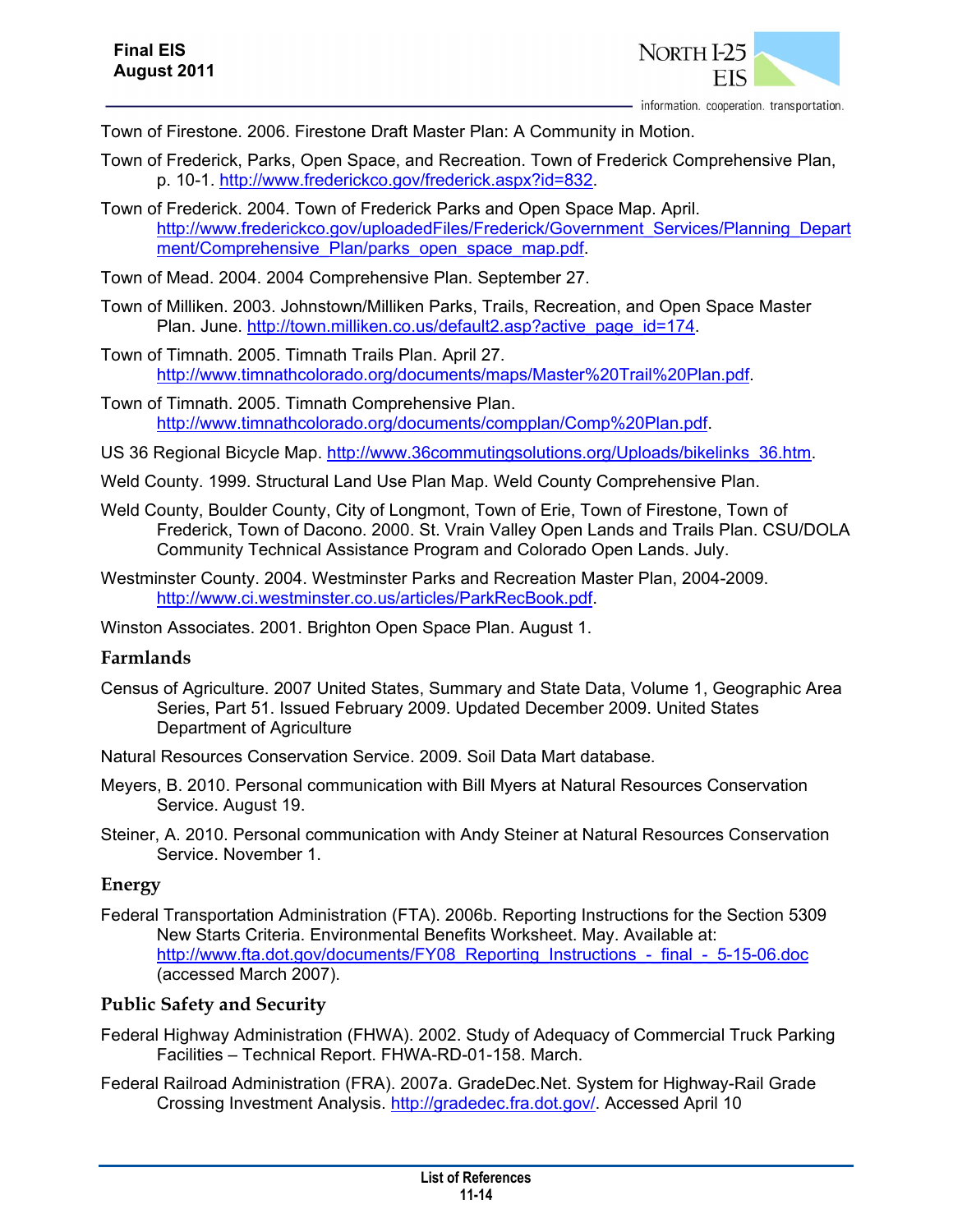

- Federal Railroad Administration (FRA) Office of Safety Analysis. 2007b. http://safetydata.fra.dot.gov/OfficeofSafety/. Updated June 19. Accessed April 10, 2007
- Genova, D. (2006). Personal communication with Dave Genova from Regional Transportation District. 2006.

## **Construction**

Colorado Department of Transportation (CDOT). 2002d. Construction Manual. July.

- Colorado Department of Transportation (CDOT). 2002b. Erosion Control and Stormwater Quality Guide.
- Colorado Department of Transportation (CDOT). 2005c. Standard Specifications for Road and Bridge Construction.
- Federal Transit Administration (FTA). 2006c. Noise and Vibration Impact Assessment Guidance Manual.
- Regional Air Quality Council (RAQC). 2002. Reducing Diesel Emissions in the Denver Area: Report to the Regional Air Quality Council and Air Quality Control Commission.

# **CHAPTER 4 – TRANSPORTATION**

- American Public Transportation Association (APTA). 2005. High Gas Prices, Emerging Technologies Spur Transit Ridership Increases. September 26.
- American Public Transportation Association (APTA). 2008. Impact of Rising Fuel Prices on Transit Service. May.
- Carter Burgess. 2004. Existing Conditions White Paper prepared in support of the North I-25 EIS. August. Colorado Department of Transportation (CDOT). 2007. Safety Analysis of Alternatives.
- Denver Regional Council of Governments (DRCOG). 2007. 2035 Metro Vision Regional Transportation Plan.
- Federal Highway Administration (FHWA). 2005. Developing and Implementing Transportation Management Plans for Work Zones. Chapter 4.3 of the Guide. December.
- Federal Transit Administration (FTA). 2006d. Safety Management Information Statistics. National Transit Database. (NTD)
- Felsburg Holt & Ullevig (FHU). 2002b. Weld County Roadway Classification Plan. June.
- Felsburg Holt & Ullevig (FHU). 2002c. Greeley Comprehensive Transportation Plan Mobility 2020. June.
- Felsburg Holt & Ullevig (FHU). 2008a. Upper Front Range 2035 Regional Transportation Plan.
- Felsburg Holt & Ullevig (FHU) and Jacobs. 2008. Transportation Analysis Technical Reports. Prepared for the North I-25 EIS.
- Felsburg Holt & Ullevig (FHU) and Jacobs. 2011a. Alternatives Development and Screening Report. Appendix G.
- Felsburg Holt & Ullevig (FHU) and Jacobs. 2011c. Transportation Analysis Technical Reports Addendum. Prepared for the North I-25 EIS.
- Felsburg Holt & Ullevig (FHU) and others. 2006. Draft Larimer County Transportation Plan. August.
- LSA Associates, Inc. 2007. City of Loveland 2030 Transportation Plan. April.
- LSA Associates, Inc. 2010. Greeley Comprehensive Transportation Plan.